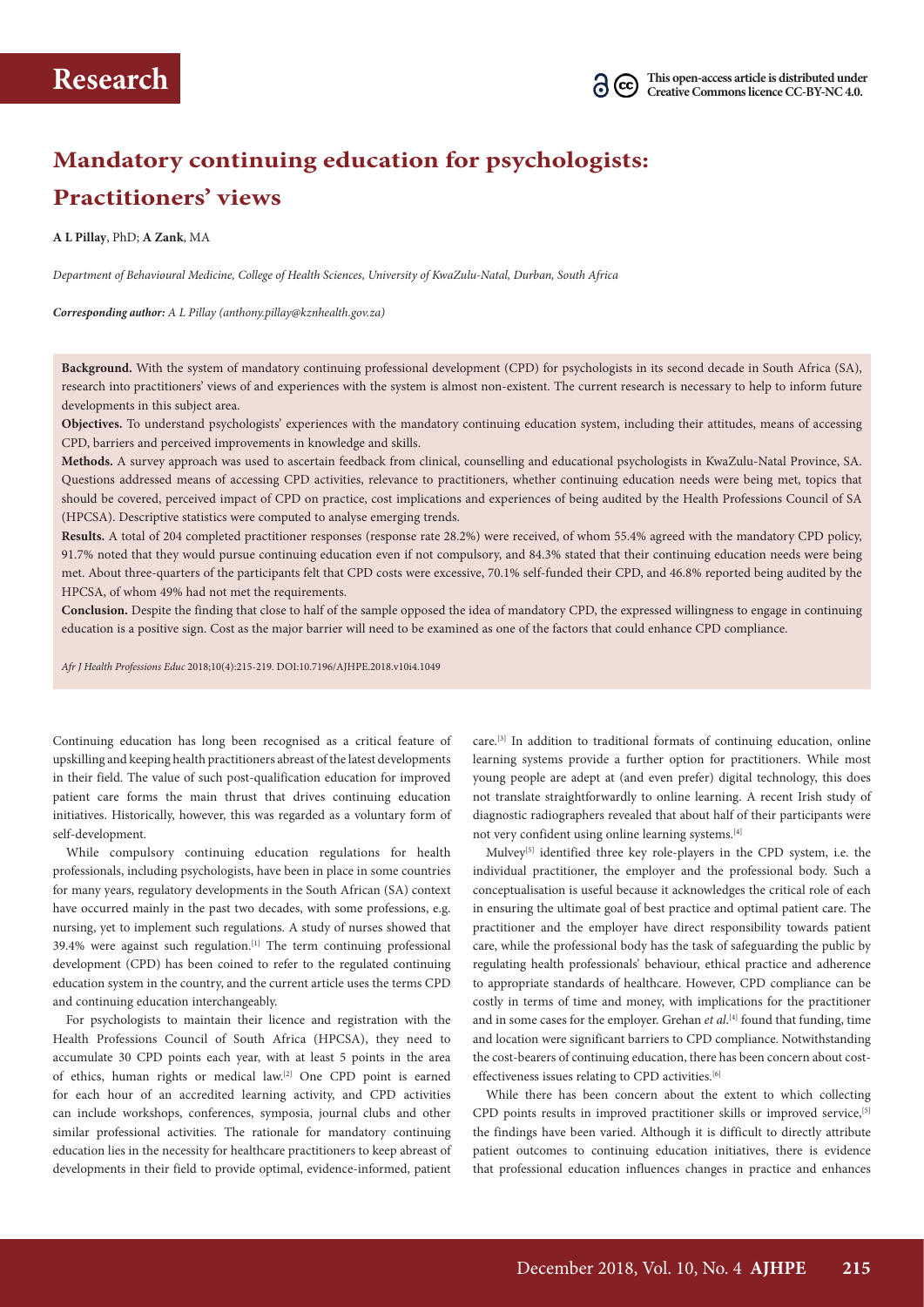practitioner competencies and confidence.[7] Such growth and development are essential, and Balmer<sup>[8]</sup> describes how the 'level of competence for each professional changes over time from the completion of the initial academic degree as a novice and to the level of an expert later in their career when intuitive implementation of skills is evident'.

It is also noted that continuing education formats and outcome measurements may need scrutiny, with attendance and time-based measures not being regarded as sole requirements. A focus on the competencies achieved could be a more meaningful approach.[8] Similarly, Boud and Hager<sup>[9]</sup> suggested that CPD may be better served if it is located within practice theory. They argued against the current trends of having professionals participate in training programmes that are independent of their practice contexts. Situation-specific and relevant training makes sense, especially for middle- and lower-income countries, where practice contexts can be vastly different to CPD classrooms. Similarly, a study of Malaysian general medical practitioners (GPs) noted favourable self-reports of CPD, even considering it an investment with potential for good return, but also felt that locally initiated programmes would be more relevant to their practices.[10] A recent African study of CPD for medical and nursing professionals in Tanzania, Malawi and SA also recommended that programmes should reflect the disease contexts of the communities served and that workplace mentorship was preferable to classroom-based teaching.[11]

Against this background, the authors, who are CPD providers, deemed it necessary to engage practitioners in exploratory research to gauge their views on various CPD matters. The objectives of this study were to understand practising psychologists' experiences of complying with CPD requirements, their views on its professional relevance, the means by which they access continuing education, accessibility of programmes, issues relating to cost, their views on who the providers should be, as well as participants' experiences of the auditing system. To the authors' knowledge, these issues have not been evaluated to any significant degree among psychologists in SA. A previous SA study looked at CPD among mental health practitioners as a group, with only partial focus on psychologists.<sup>[12]</sup>

## **Methods**

### **Participants**

Clinical, counselling and educational psychologists in KwaZulu-Natal (KZN) Province, who were registered as such with the HPCSA, were approached regarding participation. These three categories of psychologists were identified for the study, as they are psychology professionals who are in practice in healthcare and educational settings – unlike the other two categories in the country (industrial/organisational and research). While an ideal approach would have included all of the psychologists registered in these categories throughout SA, the complexity of such a task, including lack of electronic access to all (as the HPCSA does not store email addresses of all practitioners), made such an endeavour beyond the scope of this work, and not necessarily as meaningful and productive. Moreover, given that KZN is one of the two largest provinces in the country, comprising almost one-fifth of the national population,<sup>[13]</sup> there is reason to believe that findings from a study in this province will be reasonably representative of the national situation. Furthermore, as the authors provide regular CPD programmes in KZN, they have relatively good access to email databases for psychologists in the three registration categories in the province, thus improving the likelihood of a desirable response rate. At the time of the

investigation there were 722 licensed practitioners in the three categories in KZN (clinical: *n*=326, counselling: *n*=232, educational: *n*=164) (HPCSA – personal communication, 14 July 2016).

### **Instrument**

The authors developed a questionnaire, as there were no established instruments. The questions were devised to address the issues they were interested in, and were based on their experiences with the provision of CPD programmes provincially and nationally, as well as collegial feedback regarding CPD involvement and compliance. Apart from basic demographics, the instrument tapped participant views, attitudes and experiences of the CPD system in the following areas: work and practice context; means of accessing CPD activities; relevance of the CPD system to practitioners; whether continuing education needs were being met; topics that should be covered; perceived impact of CPD on practice; cost implications of CPD; and experiences of being audited by the HPCSA.

### **Procedure**

An online survey approach was used. The population of clinical, counselling and educational psychologists in KZN was accessed through the use of multiple data sources that included the various professional association databases, as well as the authors' own databases of CPD-registered participants throughout the province. An invitation to participate was emailed to psychologists registered on the databases, providing the URL link to access the study, should they choose to do so. The link opened to the introductory page, which described the study, its purpose, estimated completion time, as well as voluntary participation details. The sample comprised all those who agreed to participate in the survey and provided complete responses. Anonymity was ensured with the online programme used.

### **Ethical approval**

The study received ethical approval from the University of KZN Humanities and Social Sciences Research Ethics Committee (ref. no. HSS/1757/015). The introductory information on the online administration system made it clear that participation was voluntary and that the participants could withdraw at any stage.

### **Data analysis**

Data were analysed using SPSS 25 (IBM Corp., USA) to examine emerging trends. Descriptive statistics were computed to identify variables of significance.

### **Results**

A total of 204 completed responses were received; all were included in the study. This constituted a response rate of 28.2%, which may be somewhat lower than desired, but is understandable given the tendency among practitioners to ignore research participation requests either through electronic or postal mail. Women comprised the majority (*n*=176; 86.3%) of the participants, while the age range was 29 - 72 (mean 40.44, standard deviation (SD) 7.09) years. Duration of practice ranged from 1 to 41 (mean 11, SD 6.3) years. Although the professional registration categories of the participants appeared relatively evenly distributed, with 71 (34.8%) counselling psychologists, 65 (31.9%) clinical psychologists and 64 (31.4%) educational psychologists, the proportional representation was skewed. The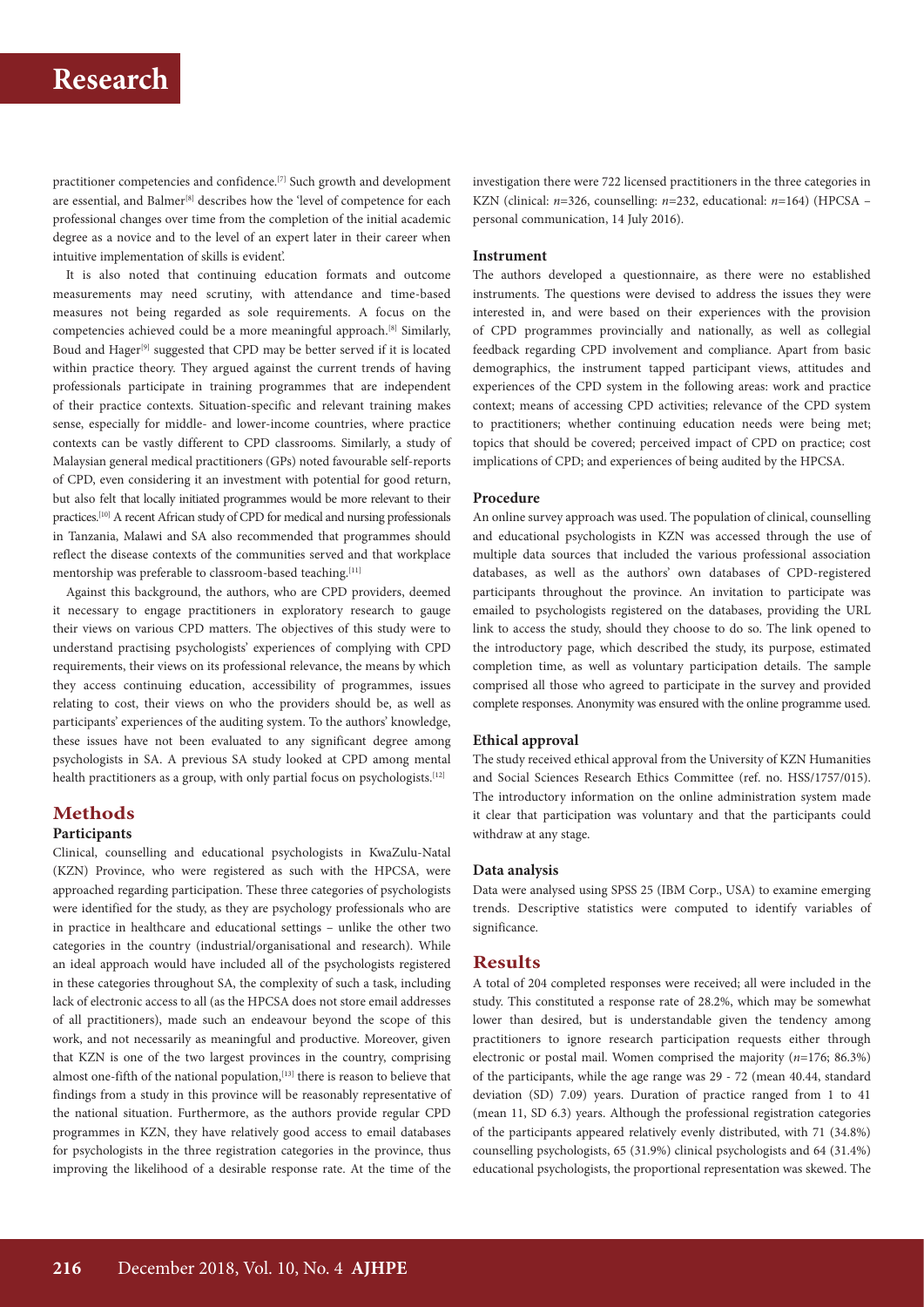## **Research**

category response rates were as follows: 39.0% educational psychologists, 30.6% counselling psychologists and 19.9% clinical psychologists. Although the overall response rate was lower than ideal, earlier professional psychology research has documented similar rates of survey response.<sup>[14,15]</sup>

Table 1 shows the participants' primary place of employment. Of those working in government departments, health (51.0%) and education (41.2%) were the predominant contexts.

Table 2 reflects the means used by participants in accessing CPD activities. More than half of the participants (*n*=115; 56.4%) reported having problems accessing CPD activities. The types (areas) of problems experienced are reflected in Table 3.

While 113 (55.4%) of the sample agreed with the policy of mandatory CPD, 89 (43.6%) believed that CPD should not be mandatory. However, the overwhelming majority of participants (*n*=187; 91.7%) stated that they would undertake professional development activities even if CPD was not compulsory. In a similar vein, 172 (84.3%) of the sample noted that their continuing education needs were currently being met.

Table 4 shows the areas where participants reported that their knowledge and skills have improved. Participants' responses regarding who they believed should provide CPD activities are listed in Table 5.

Participants' views on the extent to which current CPD activities address specific aspects are reflected in Table 6. Regarding the funding of CPD

| Table 1. Primary place of employment |                    |  |
|--------------------------------------|--------------------|--|
| Employment                           | $n\left(\%\right)$ |  |
| Private practice                     | 75(36.8)           |  |
| University and private practice      | 50(24.5)           |  |
| Government department                | 30(14.7)           |  |
| Government and private practice      | 19(9.3)            |  |
| Private practice and other           | 15(7.4)            |  |
| University                           | 7(3.4)             |  |
| Other                                | 6(6.0)             |  |
| Missing                              | 2(1.0)             |  |
| Total                                | 204 (100)          |  |
|                                      |                    |  |

| Table 2. Means of accessing CPD activities |            |  |
|--------------------------------------------|------------|--|
| <b>Access to CPD</b>                       | n(%)       |  |
| Workshops                                  | 184 (90.6) |  |
| Symposia or conferences                    | 155(77.3)  |  |
| Journal clubs/professional groups          | 142(70.0)  |  |
| Online activities                          | 45(22.2)   |  |
| Other                                      | 5(2.5)     |  |
|                                            |            |  |

CPD = continuing professional development.

| Table 3. Problems experienced in accessing CPD activities |                    |  |
|-----------------------------------------------------------|--------------------|--|
| Problems                                                  | $n\left(\%\right)$ |  |
| Physical accessibility                                    | 45(22.2)           |  |
| Time to attend                                            | 105(51.7)          |  |
| Availability/awareness                                    | 2(1.0)             |  |
| Cost                                                      | 115(56.7)          |  |
| Topics covered not of interest                            | 40(19.7)           |  |
| Other                                                     | 0(0.0)             |  |
| $CPD =$ continuing professional development.              |                    |  |

activities, 143 (70.1%) of participants reported self-funding their continuing education, while about one-quarter (*n*=53; 26.0%) indicated joint funding by themselves and their employers. Most participants (*n*=156; 76.5%) felt that the cost of CPD was excessive, while 40 (19.6%) considered the activities reasonably priced. Close to half of the participants (*n*=95; 46.8%) reported that they had been audited by the HPCSA regarding their CPD compliance, and 49% of those had not met the requirements immediately.

Responding to the question of providing CPD activities, 164 (80.4%) stated that they do not provide or initiate such activities, with 28 (13.7%) stating that they do. Of the latter, most (*n*=17; 63.0%) found the application process for CPD accreditation easy to follow and 20 (83.3%) noted that their applications were processed in a timely manner. Nearly all of the CPD providers in the sample (*n*=21; 91.3%) had not had their events audited.

Table 7 reflects the broad areas of psychology that participants requested as CPD programmes of choice for future programmes.

Table 8 presents the gender effects on selected variables. Significantly more men than women reported being audited and agreed with mandatory CPD, but considering sample gender distribution these interaction effects should not be over-stated.

Being in full-time private practice had no influence on participants' experiencing problems in accessing CPD ( $\chi^2$  0.152; *p*=0.697), agreement with mandatory CPD policy ( $\chi^2$  0.005;  $p=0.945$ ), willingness to undertake CPD regardless of legislation ( $\chi^2$  0.786; *p*=0.375) or whether they were audited  $(\chi^2$  0.082; *p*=0.775). However, significantly more participants in

| Table 4. Knowledge and skills improvement because of CPD |            |                                         |  |
|----------------------------------------------------------|------------|-----------------------------------------|--|
| Areas of improvement                                     |            | Improved, $n$ (%) Not improved, $n$ (%) |  |
| Practical skills                                         | 158(77.5)  | 45(22.1)                                |  |
| Theoretical knowledge                                    | 152(74.5)  | 51(25.0)                                |  |
| Ethics, legal or human rights                            | 180 (88.2) | 23(11.3)                                |  |
| knowledge                                                |            |                                         |  |

CPD = continuing professional development.

| Table 5. Preferred CPD providers             |            |  |
|----------------------------------------------|------------|--|
| Preferred provider                           | n(%)       |  |
| University                                   | 198 (97.5) |  |
| Professional association                     | 144 (70.9) |  |
| Interest group                               | 57(28.1)   |  |
| Employing organisation                       | 43(21.2)   |  |
| Other                                        | 8(3.9)     |  |
| $CPD =$ continuing professional development. |            |  |

|  | Table 6. Adequacy of CPD activities in addressing specific areas |
|--|------------------------------------------------------------------|
|  |                                                                  |

|                           | Adequately            | Not adequately        |
|---------------------------|-----------------------|-----------------------|
| Activity                  | addressed, $n$ $(\%)$ | addressed, $n$ $(\%)$ |
| Basic knowledge           | 154(75.5)             | 48(23.5)              |
| <b>Updating latest</b>    | 168 (82.4)            | 33(16.2)              |
| professional developments |                       |                       |
| Refresher courses         | 169(82.8)             | 31(15.2)              |
| Specialised techniques    | 126(61.9)             | 73(35.8)              |
|                           |                       |                       |

CPD = continuing professional development.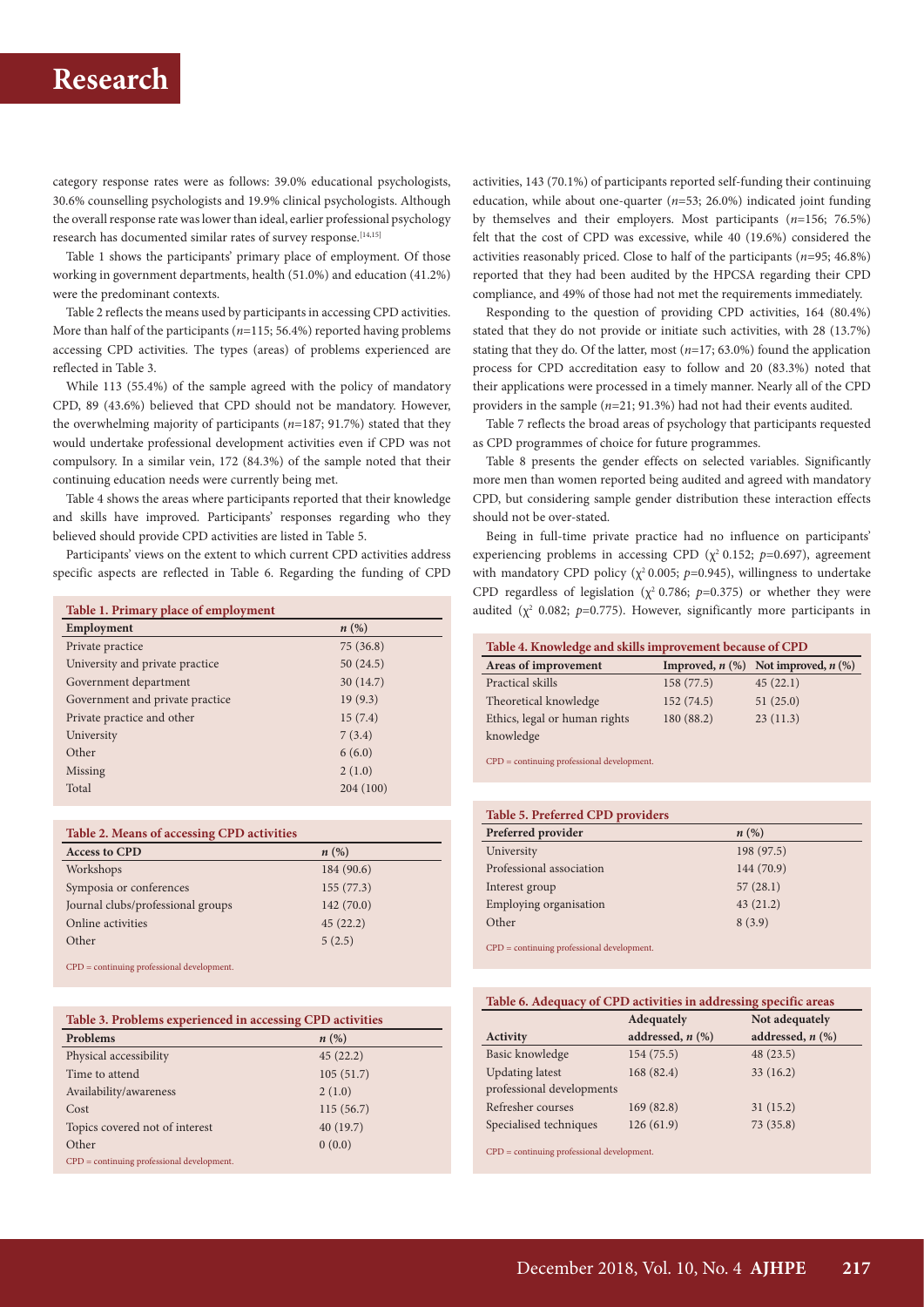# **Research**

full-time private practice viewed CPD costs as excessive than those who were not in full-time private practice ( $\chi^2$  5.853; *p*=0.016, Cramer's V 0.173). More participants who reported that their continuing education needs were currently met were not in full-time private practice, although this finding fell slightly short of significance ( $\chi^2$  3.500;  $p$ =0.061).

## **Discussion**

The substantially higher proportion of responses from educational and counselling psychologists than clinical psychologists is interesting. Among the reasons might be the heightened concern among educational and counselling psychologists in recent years regarding professional training and scope of practice issues. These matters have dominated the discipline of psychology and led to court action and pressure on the HPCSA to address the scope of practice legislation. The preponderance of women in the sample is in keeping with the gender distribution trends in psychology locally and internationally, with some referring to this development as the 'feminisation of psychology'.[16]

The means of accessing continuing education reveals interesting trends. Clearly, the majority of participants preferred group-based learning contexts with peers, and >90% favoured workshops, suggesting the need for skills acquisition that workshops generally deliver. This is similar to the transnational African study findings that show a preference for workplacebased mentoring, which also emphasised practical skills development as opposed to theory uptake.<sup>[11]</sup> It is encouraging to note that 70% of participants were involved in journal clubs or professional groups, which are generally self-selected peer-groupings for practitioners who desire

| Table 7. Desired CPD topics for future programmes |           |  |
|---------------------------------------------------|-----------|--|
| <b>Topics</b>                                     | n(%)      |  |
| Therapy                                           | 84 (41.4) |  |
| Ethics                                            | 29(14.3)  |  |
| Forensics                                         | 29(14.3)  |  |
| Specific disorders                                | 26(12.8)  |  |
| Assessment                                        | 24(11.8)  |  |
| Neuropsychology                                   | 16(7.9)   |  |
| Corporate-related work                            | 10(4.9)   |  |
| <b>Theories</b>                                   | 9(4.4)    |  |
| Career/vocational counselling                     | 8(3.9)    |  |
| Pharmacotherapy                                   | 6(3.0)    |  |
| Research                                          | 5(2.5)    |  |
| Culture                                           | 2(1.0)    |  |
| Other                                             | 11(5.4)   |  |
| $CPD =$ continuing professional development.      |           |  |

**Table 8. Gender effects on selected variables** 

collegial interaction and support, as opposed to insular ways of working and learning. The finding that less than one-quarter of participants used online offerings is slightly unexpected, considering the relatively young sample and the plethora of marketing of online CPD programmes. However, the finding seems to align with that of Grehan et al.,<sup>[4]</sup> who noted that about half of their sample was not sufficiently confident with online learning systems.

The finding that over half of participants experienced problems accessing CPD activities, with cost and time being the major barriers, is of concern. While similar to the finding of Grehan *et al.*,<sup>[4]</sup> in Ireland, the related matter of cost-effectiveness<sup>[6]</sup> is one that needs ongoing monitoring and evaluation, especially considering the prolific marketing of CPD activities nationally. Close to half the sample believed that CPD should not be mandatory, which is a slightly higher proportion than that found in an earlier SA study of nurses.[1] This very possibly reflects the preference for autonomous decision-making in continuing education, because >90% of the current sample conceded that they would undertake continuing education even if it was not mandatory. The positive reports by about three-quarters of the participants regarding perceived improvement in their knowledge, should be viewed against the very prominent view (close to half the sample) that CPD should not be compulsory, suggesting that perhaps mandatory CPD has been fruitful. This is consistent with the finding of Abdul Samad *et al.*<sup>[10]</sup> regarding general practitioner reports on the positive benefits of mandatory CPD. The more substantive improvement reported in knowledge of ethics, law and human rights must be viewed in a positive light, given SA's not-sodistant history of serious human rights abuses, as well as the relatively recent uncovering of US psychologists' complicity in torture and human rights violations at Guantanamo Bay.[17,18]

Participants' preference for universities and professional associations as the main providers of CPD programmes is not surprising, considering that the former are the purveyors of academic and scientific knowledge and the primary source of participants' basic professional education, while the latter are charged with professional growth and development of the discipline. Participants were generally satisfied with the adequacy of CPD activities addressing most areas, but were relatively less impressed with the extent to which specialised techniques were covered. The greater quest for knowledge in specialised areas speaks to the fact that practitioners completed their basic training (with an average of 11 years in practice), but now require more training on techniques that are novel, sophisticated or innovative.

Perceptions regarding the cost of CPD activities may be relative to income and overall economic status of the participants. Nevertheless, it is important to note that cost issues are significant variables that have been linked as barriers to continuing education initiatives and compliance,<sup>[4,11]</sup> especially as >70% of participants in the current study were self-funding their CPD.

| Table 8. Genuer effects on selected variables |       |    |            |            |
|-----------------------------------------------|-------|----|------------|------------|
| <b>Variables</b>                              |       | df | $p$ -value | Cramer's V |
| Problems accessing CPD                        | 3.33  |    | 0.068      | 0.128      |
| Agreement with mandatory CPD                  | 4.26  |    | 0.039      | 0.146      |
| Would undertake CPD regardless of legislation | 0.00  |    | 0.991      | 0.001      |
| Continuing education needs currently met      | 0.51  |    | 0.475      | 0.051      |
| Have been audited by HPCSA                    | 11.65 |    | 0.001      | 0.241      |
| Views of cost of CPD activities               | 0.097 |    | 0.756      | 0.022      |
|                                               |       |    |            |            |

CPD = continuing professional development; HPCSA = Health Professions Council of South Africa.